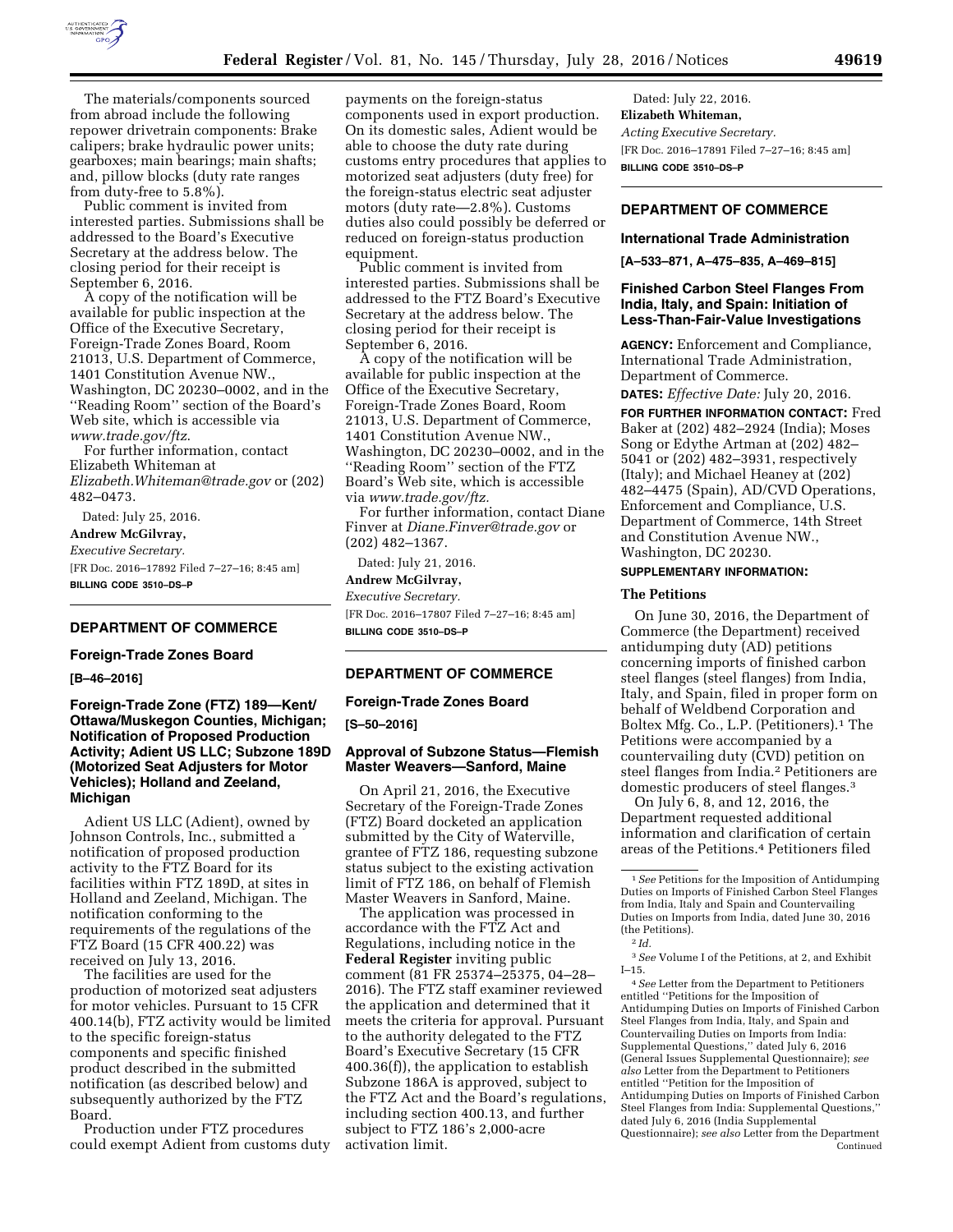responses to these requests on July 8 and 13, 2016, respectively.5

In accordance with section 732(b) of the Tariff Act of 1930, as amended (the Act), Petitioners allege that imports of steel flanges from India, Italy, and Spain are being, or are likely to be, sold in the United States at less-than-fair value within the meaning of section 731 of the Act, and that such imports are materially injuring, or threatening material injury to, an industry in the United States. Also, consistent with section 732(b)(1) of the Act, the Petitions are accompanied by information reasonably available to Petitioners supporting their allegations.

The Department finds that Petitioners filed these Petitions on behalf of the

5*See* Letter from Petitioner to the Department entitled ''Re: Finished Carbon Steel Flanges from India, Italy and Spain: Supplemental Questionnaire Response Regarding the Antidumping Petition— General Questions,'' dated July 8, 2016 (General Issues Supplement); *see also* Letter from Petitioner to the Department entitled ''Re: Finished Carbon Steel Flanges from India: Supplemental Questionnaire Response Regarding the Antidumping Petition—General Questions,'' dated July 8, 2016 (India Supplement); *see also* Letter from Petitioner to the Department entitled ''Re: Finished Carbon Steel Flanges from Italy: Supplemental Questionnaire Response Regarding the Antidumping Petition—General Questions,'' dated July 8, 2016 (Italy Supplement); *see also*  Letter from Petitioner to the Department entitled ''Re: Finished Carbon Steel Flanges from Spain: Supplemental Questionnaire Response Regarding the Antidumping Petition—General Questions,'' dated July 8, 2016 (Spain Supplement); *see also*  Letter from Petitioner to the Department entitled ''Re: Finished Carbon Steel Flanges from India, Italy and Spain: 2nd Supplemental Questions Response,'' dated July 13, 2016 (Second General Issues Supplement) *see also* Letter from Petitioner to the Department entitled ''Re: Finished Carbon Steel Flanges from ltaly: 2nd Supplemental Questionnaire Response," dated July 8, 2016 (Italy Second Supplement); *see also* Letter from Petitioner to the Department entitled ''Re: Finished Carbon Steel Flanges from Spain: 2nd Supplemental Questionnaire Response,'' dated July 8, 2016 (Spain Second Supplement).

domestic industry because Petitioners are interested parties as defined in section 771(9)(C) of the Act. The Department also finds that Petitioners demonstrated sufficient industry support with respect to the initiation of the AD investigations that Petitioners are requesting.6

# **Period of Investigation**

Because the Petitions were filed on June 30, 2016, the period of investigation (POI) for each investigation is, pursuant to 19 CFR 351.204(b)(1), April 1, 2015, through March 31, 2016.

#### **Scope of the Investigations**

The product covered by these investigations is steel flanges from India, Italy, and Spain. For a full description of the scope of these investigations, *see* the ''Scope of the Investigations,'' at Appendix I of this notice.

### **Comments on Scope of the Investigations**

During our review of the Petitions, the Department issued questions to, and received responses from, Petitioners pertaining to the proposed scope to ensure that the scope language in the Petitions would be an accurate reflection of the products for which the domestic industry is seeking relief.7

As discussed in the preamble to the Department's regulations, we are setting aside a period for interested parties to raise issues regarding product coverage (scope). The Department will consider all comments received from parties and, if necessary, will consult with parties prior to the issuance of the preliminary determinations. If scope comments include factual information (*see* 19 CFR 351.102(b)(21)), all such factual information should be limited to public information. In order to facilitate preparation of its questionnaires, the Department requests all interested parties to submit such comments by 5:00 p.m. Eastern Daylight Time (EDT) on August 9, 2016, which is 20 calendar days from the signature date of this notice. Any rebuttal comments, which may include factual information, must be filed by 5:00 p.m. EDT on August 19, 2016, which is 10 calendar days after the initial comments.

The Department requests that any factual information the parties consider relevant to the scope of the

investigations be submitted during this time period. However, if a party subsequently finds that additional factual information pertaining to the scope of the investigations may be relevant, the party may contact the Department and request permission to submit the additional information. All such comments must be filed on the records of each of the concurrent AD and CVD investigations.

#### **Filing Requirements**

All submissions to the Department must be filed electronically using Enforcement and Compliance's Antidumping and Countervailing Duty Centralized Electronic Service System (ACCESS).8 An electronically filed document must be received successfully in its entirety by the time and date when it is due. Documents excepted from the electronic submission requirements must be filed manually (*i.e.,* in paper form) with Enforcement and Compliance's APO/Dockets Unit, Room 18022, U.S. Department of Commerce, 14th Street and Constitution Avenue NW., Washington, DC 20230, and stamped with the date and time of receipt by the applicable deadlines.

## **Comments on Product Characteristics for AD Questionnaires**

The Department will be giving interested parties an opportunity to provide comments on the appropriate physical characteristics of steel flanges to be reported in response to the Department's AD questionnaires. This information will be used to identify the key physical characteristics of the merchandise under consideration in order to report the relevant costs of production accurately as well as to develop appropriate productcomparison criteria.

Interested parties may provide any information or comments that they feel are relevant to the development of an accurate list of physical characteristics. Specifically, they may provide comments as to which characteristics are appropriate to use as: (1) General product characteristics and (2) productcomparison criteria. We note that it is not always appropriate to use all product characteristics as productcomparison criteria. We base productcomparison criteria on meaningful

to Petitioners entitled ''Petition for the Imposition of Antidumping Duties on Imports of Finished Carbon Steel Flanges from Italy: Supplemental Questions,'' dated July 6, 2016 (Italy Supplemental Questionnaire); *see also* Letter from the Department to Petitioners entitled ''Petition for the Imposition of Antidumping Duties on Imports of Finished Carbon Steel Flanges from Spain: Supplemental Questions,'' dated July 6, 2016 (Spain Supplemental Questionnaire); *see also* Letter from the Department to Petitioners entitled ''Petitions for the Imposition of Antidumping Duties on Imports of Finished Carbon Steel Flanges from India, Italy, and Spain and Countervailing Duties on Imports from India: Supplemental Questions,'' dated July 8, 2016 (Second General Issues Supplemental Questionnaire); *see also* Letter from the Department to Petitioners entitled ''Petition for the Imposition of Antidumping Duties on Imports of Finished Carbon Steel Flanges from Italy: Supplemental Questions,'' dated July 12, 2016 (Italy Second Supplemental Questionnaire); *see also* Letter from the Department to Petitioners entitled ''Petition for the Imposition of Antidumping Duties on Imports of Finished Carbon Steel Flanges from Italy: Supplemental Questions,'' dated July 12, 2016 (Spain Second Supplemental Questionnaire).

<sup>6</sup>*See* the ''Determination of Industry Support for the Petitions'' section below.

<sup>7</sup>*See* General Issues Supplemental Questionnaire and Second General Issues Supplemental Questionnaire; *see also* General Issues Supplement and Second General Issues Supplement.

<sup>8</sup>*See Antidumping and Countervailing Duty Proceedings: Electronic Filing Procedures; Administrative Protective Order Procedures,* 76 FR 39263 (July 6, 2011) for details of the Department's electronic filing requirements, which went into effect on August 5, 2011. Information on help using ACCESS can be found at *[https://access.trade.gov/](https://access.trade.gov/help.aspx) [help.aspx](https://access.trade.gov/help.aspx)* and a handbook can be found at *[https://](https://access.trade.gov/help/Handbook%20on%20Electronic%20Filling%20Procedures.pdf)  [access.trade.gov/help/Handbook%20on%20](https://access.trade.gov/help/Handbook%20on%20Electronic%20Filling%20Procedures.pdf) [Electronic%20Filling%20Procedures.pdf.](https://access.trade.gov/help/Handbook%20on%20Electronic%20Filling%20Procedures.pdf)*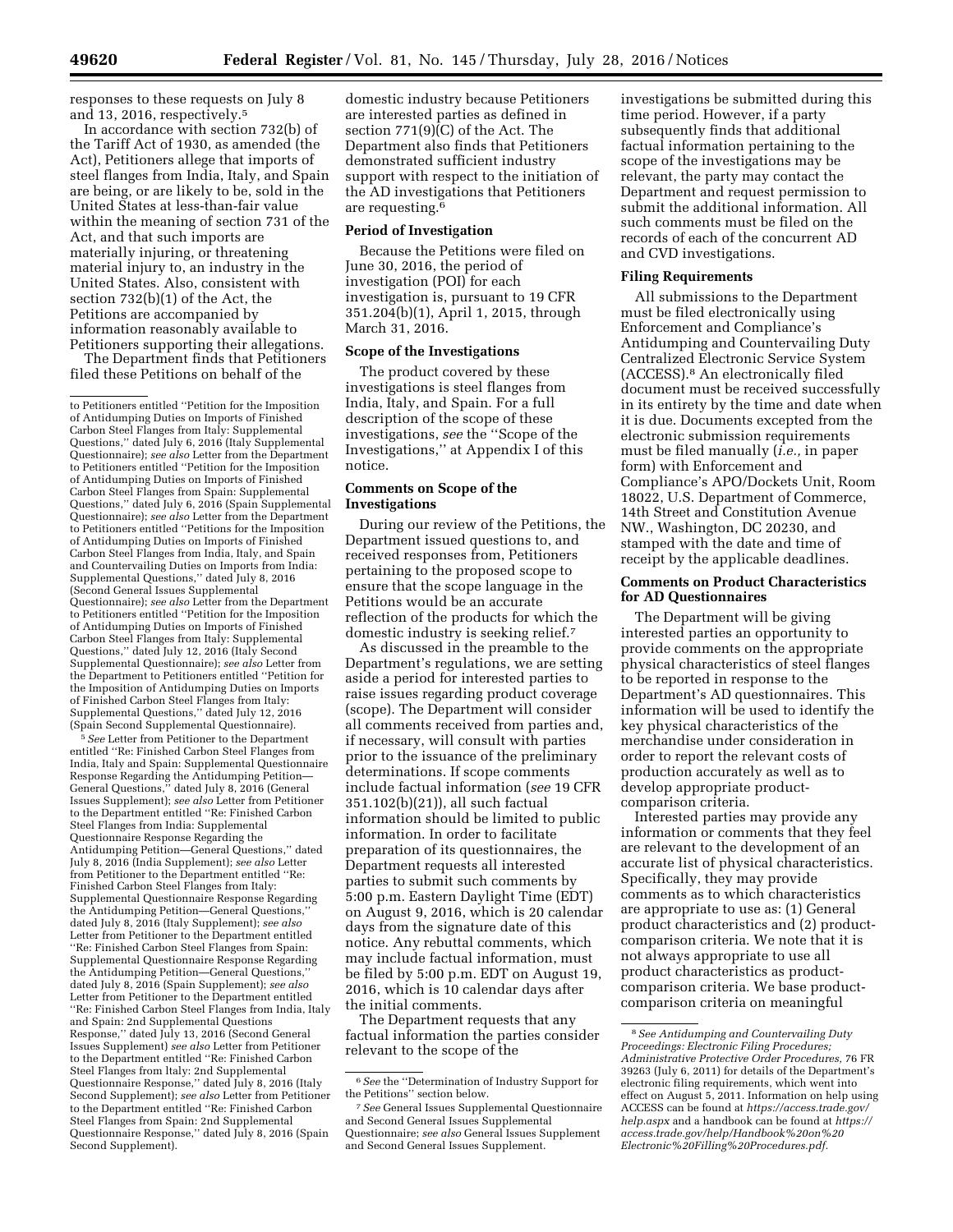commercial differences among products. In other words, although there may be some physical product characteristics utilized by manufacturers to describe steel flanges, it may be that only a select few product characteristics take into account commercially meaningful physical characteristics. In addition, interested parties may comment on the order in which the physical characteristics should be used in matching products. Generally, the Department attempts to list the most important physical characteristics first and the least important characteristics last.

In order to consider the suggestions of interested parties in developing and issuing the AD questionnaires, all comments must be filed by 5:00 p.m. EDT on August 9, 2016, which is 20 calendar days from the signature date of this notice. Any rebuttal comments must be filed by 5:00 p.m. EDT on August 19, 2016. All comments and submissions to the Department must be filed electronically using ACCESS, as explained above, on the records of the India, Italy, and Spain less-than-fairvalue investigations, as well as the India countervailing duty investigation.

## **Determination of Industry Support for the Petitions**

Section 732(b)(1) of the Act requires that a petition be filed on behalf of the domestic industry. Section 732(c)(4)(A) of the Act provides that a petition meets this requirement if the domestic producers or workers who support the petition account for: (i) At least 25 percent of the total production of the domestic like product; and (ii) more than 50 percent of the production of the domestic like product produced by that portion of the industry expressing support for, or opposition to, the petition. Moreover, section 732(c)(4)(D) of the Act provides that, if the petition does not establish support of domestic producers or workers accounting for more than 50 percent of the total production of the domestic like product, the Department shall: (i) Poll the industry or rely on other information in order to determine if there is support for the petition, as required by subparagraph (A); or (ii) determine industry support using a statistically valid sampling method to poll the ''industry.''

Section 771(4)(A) of the Act defines the ''industry'' as the producers as a whole of a domestic like product. Thus, to determine whether a petition has the requisite industry support, the statute directs the Department to look to producers and workers who produce the domestic like product. The International Trade Commission (ITC), which is responsible for determining whether ''the domestic industry'' has been injured, must also determine what constitutes a domestic like product in order to define the industry. While both the Department and the ITC must apply the same statutory definition regarding the domestic like product,<sup>9</sup> they do so for different purposes and pursuant to a separate and distinct authority. In addition, the Department's determination is subject to limitations of time and information. Although this may result in different definitions of the like product, such differences do not render the decision of either agency contrary to law.10

Section 771(10) of the Act defines the domestic like product as ''a product which is like, or in the absence of like, most similar in characteristics and uses with, the article subject to an investigation under this title." Thus, the reference point from which the domestic like product analysis begins is ''the article subject to an investigation'' (*i.e.,* the class or kind of merchandise to be investigated, which normally will be the scope as defined in the Petitions).

With regard to the domestic like product, Petitioners do not offer a definition of the domestic like product distinct from the scope of the investigations. Based on our analysis of the information submitted on the record, we have determined that steel flanges constitute a single domestic like product and we have analyzed industry support in terms of that domestic like product.11

In determining whether Petitioners have standing under section 732(c)(4)(A) of the Act, we considered the industry support data contained in the Petitions with reference to the domestic like product as defined in the

 $^{\rm 11}\mathrm{For}$  a discussion of the domestic like product analysis in this case, *see* Antidumping Duty Investigation Initiation Checklist: Finished Carbon Steel Flanges from India (India AD Initiation Checklist), at Attachment II, Analysis of Industry Support for the Antidumping and Countervailing Duty Petitions Covering Finished Carbon Steel Flanges from India, Italy, and Spain (Attachment II); Antidumping Duty Investigation Initiation Checklist: Finished Carbon Steel Flanges from Italy (Italy AD Initiation Checklist), at Attachment II; and Antidumping Duty Investigation Initiation Checklist: Finished Carbon Steel Flanges from Spain (Spain AD Initiation Checklist), at Attachment II. These checklists are dated concurrently with this notice and on file electronically via ACCESS. Access to documents filed via ACCESS is also available in the Central Records Unit, Room B8024 of the main Department of Commerce building.

''Scope of the Investigations,'' in Appendix I of this notice. Petitioners provided their production of the domestic like product in 2015,12 as well as an estimate of the total 2015 production of the domestic like product for the entire domestic industry.13 To establish industry support, Petitioners compared their own production to the estimated total production of the domestic like product for the entire domestic industry.14

Our review of the data provided in the Petitions and other information readily available to the Department indicates that Petitioners have established industry support.15 First, the Petitions established support from domestic producers (or workers) accounting for more than 50 percent of the total production of the domestic like product and, as such, the Department is not required to take further action in order to evaluate industry support (*e.g.,*  polling).16 Second, the domestic producers (or workers) have met the statutory criteria for industry support under section 732(c)(4)(A)(i) of the Act because the domestic producers (or workers) who support the Petitions account for at least 25 percent of the total production of the domestic like product.17 Finally, the domestic producers (or workers) have met the statutory criteria for industry support under section 732(c)(4)(A)(ii) of the Act because the domestic producers (or workers) who support the Petitions account for more than 50 percent of the production of the domestic like product produced by that portion of the industry expressing support for, or opposition to, the Petitions.18 Accordingly, the Department determines that the Petitions were filed on behalf of the domestic industry within the meaning of section 732(b)(1) of the Act.

The Department finds that Petitioners filed the Petitions on behalf of the domestic industry because they are interested parties as defined in section 771(9)(C) of the Act and they have demonstrated sufficient industry support with respect to the AD

12*See* Volume I of the Petitions, at Exhibits I–15– A and I–15–B.

15*See* India AD Initiation Checklist, Italy AD Initiation Checklist, and Spain AD Initiation Checklist, at Attachment II.

16*See* section 732(c)(4)(D) of the Act; *see also*  India AD Initiation Checklist, Italy AD Initiation Checklist, and Spain AD Initiation Checklist, at Attachment II.

17*See* India AD Initiation Checklist, Italy AD Initiation Checklist, and Spain AD Initiation Checklist, at Attachment II.

18 *Id.* 

<sup>9</sup>*See* section 771(10) of the Act. 10*See USEC, Inc.* v. *United States,* 132 F. Supp. 2d 1, 8 (CIT 2001) (citing *Algoma Steel Corp., Ltd.*  v. *United States,* 688 F. Supp. 639, 644 (CIT 1988), *aff'd* 865 F.2d 240 (Fed. Cir. 1989)).

<sup>13</sup>*See* Volume I of the Petitions, at Exhibit I–15. 14 *Id.*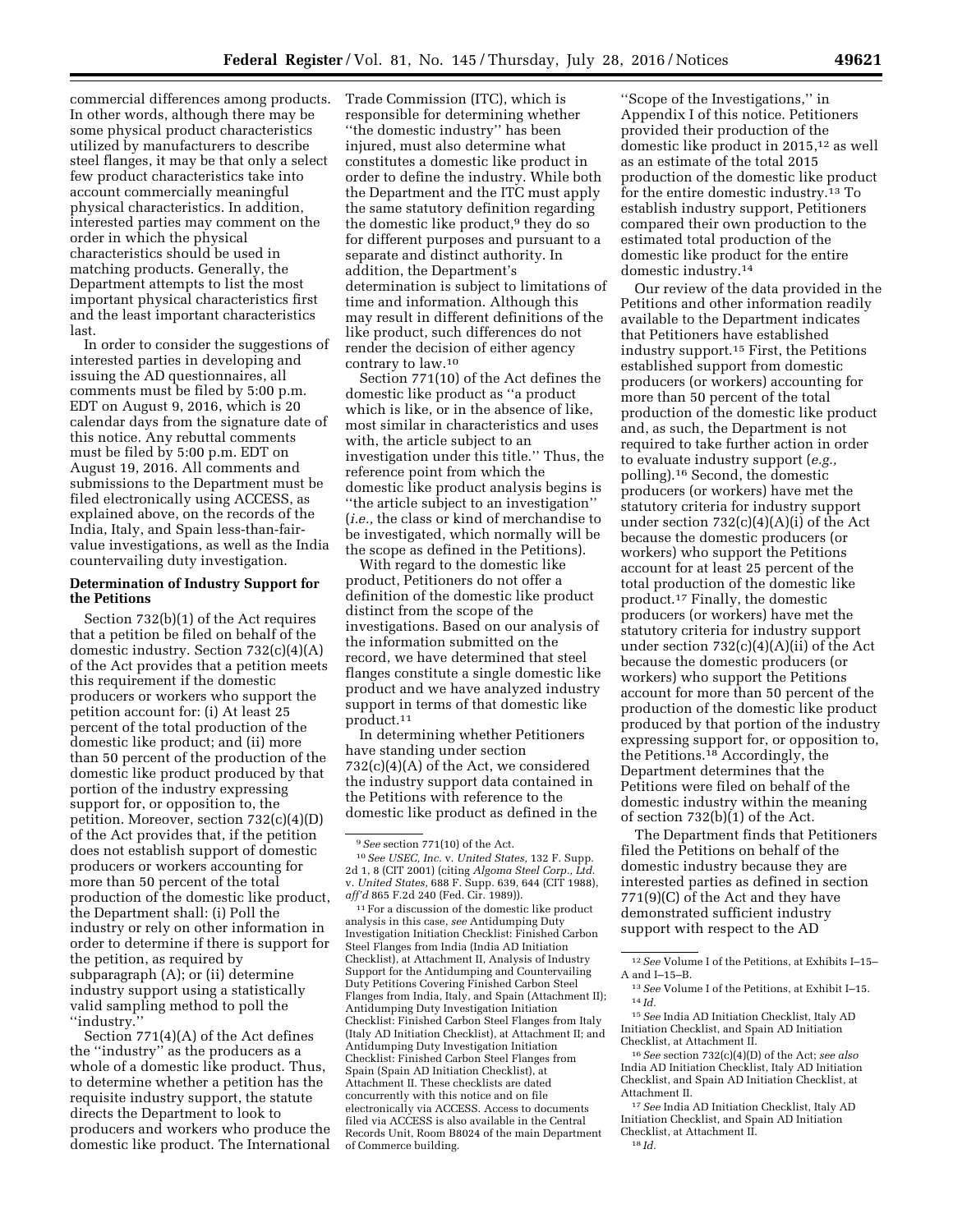investigations that they are requesting the Department initiate.19

# **Allegations and Evidence of Material Injury and Causation**

Petitioners allege that the U.S. industry producing the domestic like product is being materially injured, or is threatened with material injury, by reason of the imports of the subject merchandise sold at less than normal value (NV). In addition, Petitioners allege that subject imports exceed the negligibility threshold provided for under section 771(24)(A) of the Act.20

Petitioners contend that the industry's injured condition is illustrated by reduced market share, underselling and price suppression or depression, lost sales and revenues, declines in production, capacity utilization, and U.S. shipments, negative impact on employment variables, and decline in financial performance.21 We have assessed the allegations and supporting evidence regarding material injury, threat of material injury, and causation, and we have determined that these allegations are properly supported by adequate evidence, and meet the statutory requirements for initiation.22

# **Allegations of Sales at Less-Than-Fair Value**

The following is a description of the allegations of sales at less-than-fair value upon which the Department based its decision to initiate investigations of imports of steel flanges from India, Italy, and Spain. The sources of data for the deductions and adjustments relating to U.S. price and NV are discussed in greater detail in the country-specific initiation checklists.

# **Export Price**

For India, Italy, and Spain, Petitioners based export price (EP) U.S. prices on average unit values (AUVs) calculated using publicly available import statistics from the ITC's Dataweb for each country under the relevant Harmonized Tariff Schedule of the United States (HTSUS)

subheadings for steel flanges.<sup>23</sup> To calculate ex-factory prices, Petitioners made deductions from U.S. price for movement expenses, consistent with the manner in which the data is reported in Dataweb.24

#### **Normal Value**

For India and Italy, Petitioners provided home market price information obtained through market research for steel flanges produced and offered for sale in India and Italy,25 and supported this information with an affidavit or declaration from a market researcher for the price information.26 Petitioners made no adjustments to the India or Italy offer price to calculate NV, as none were warranted by the terms associated with the offers.<sup>27</sup>

# **Normal Value Based on Constructed Value**

Pursuant to section 773(b)(3) of the Act, COP consists of the cost of manufacturing (COM), SG&A expenses, financial expenses, and packing expenses. Petitioners calculated COM based on Petitioners' experience, adjusted for known differences between producing in the United States and producing in the respective country (*i.e.,* Italy and Spain), during the proposed POI.28 Using publiclyavailable data to account for price differences, Petitioners multiplied the surrogate usage quantities by the submitted value of the inputs used to manufacture steel flanges in each country.29 For Italy and Spain, labor rates were derived from publicly available sources multiplied by the product-specific usage rates.30 For Italy and Spain, to determine factory overhead, SG&A, and financial expense rates, Petitioners relied on financial statements of companies that were producers of identical or comparable merchandise operating in the respective foreign country.31

For Italy, pursuant to sections 773(a)(4), 773(b), and 773(e) of the Act, Petitioners provided information that sales of steel flanges in the home market were made at prices below the cost of production (COP) and also calculated NV based on constructed value (CV).32

For Spain, Petitioners were unable to obtain home market prices and, pursuant to sections 773(a)(4), 773(b) and 773(e) of the Act, calculated NV based on CV.33 Pursuant to section 773(e) of the Act, CV consists of the COM, SG&A expenses, financial expenses, packing expenses, and profit. Petitioners calculated CV using the same average COM, SG&A expenses, and financial expenses, used to calculate COP.34 Petitioners relied on the financial statements of the same producers that they used for calculating manufacturing overhead, SG&A expenses, and financial expenses to calculate the profit rate.35

### **Fair Value Comparisons**

Based on the data provided by Petitioners, there is reason to believe that imports of steel flanges from India, Italy, and Spain, are being, or are likely to be, sold in the United States at lessthan-fair value. Based on comparisons of EP to NV in accordance with section 773(a) of the Act, the estimated dumping margin(s) for steel flanges are as follows: (1) India ranges from 17.80 to 37.84 percent; 36 (2) Italy ranges from 15.76 percent to 204.53 percent; 37 and (3) Spain ranges from 13.19 percent to 24.43 percent.38

### **Initiation of Less-Than-Fair-Value Investigations**

Based upon the examination of the AD Petitions on steel flanges from India, Italy, and Spain, we find that Petitions meet the requirements of section 732 of the Act. Therefore, we are initiating AD investigations to determine whether imports of steel flanges for India, Italy, and Spain are being, or are likely to be, sold in the United States at less-thanfair value. In accordance with section 733(b)(1)(A) of the Act and 19 CFR 351.205(b)(1), unless postponed, we will make our preliminary determinations no later than 140 days after the date of this initiation.

On June 29, 2015, the President of the United States signed into law the Trade Preferences Extension Act of 2015, which made numerous amendments to the AD and CVD law.39 The 2015 law does not specify dates of application for those amendments. On August 6, 2015, the Department published an interpretative rule, in which it announced the applicability dates for

36*See* India AD Checklist. 37*See* Italy AD Checklist.

<sup>19</sup>*See* India AD Initiation Checklist, Italy AD Initiation Checklist, and Spain AD Initiation Checklist, at Attachment II.

<sup>20</sup>*See* Volume I of the Petitions, at 18–19; *see also*  General Issues Supplement, at 6 and Exhibit 3.

<sup>21</sup>*See* Volume I of the Petitions, at 12–16, 18–34 and Exhibits I–2, I–9 and I–11 through I–14; *see also* General Issues Supplement, at 6 and Exhibit 3.

<sup>22</sup>*See* India AD Checklist, at Attachment III, Analysis of Allegations and Evidence of Material Injury and Causation for the Antidumping and Countervailing Duty Petitions Covering Finished Carbon Steel Flanges from the India, Italy, and Spain (Attachment III); *see also* Italy AD Checklist, at Attachment III; and Spain AD Checklist, at Attachment III.

<sup>23</sup>*See* India AD Checklist, Italy AD Checklist, and Spain AD Checklist.

<sup>24</sup> *Id.* 

<sup>25</sup>*See* India AD Checklist and Italy AD Checklist. 26*See* India AD Checklist, Italy AD Checklist, and Spain AD Checklist.

<sup>27</sup>*See* India AD Checklist and Italy AD Checklist. 28*See* Italy AD Checklist and Spain AD Checklist. 29*See* Italy AD Checklist and Spain AD Checklist. 30 *Id.* 

<sup>31</sup> *Id.* 

<sup>32</sup>*See* Italy AD Checklist.

<sup>33</sup>*See* Spain AD Checklist.

<sup>34</sup>*See* Italy AD Checklist and Spain AD Checklist. 35 *Id.* 

<sup>38</sup>*See* Spain AD Checklist.

<sup>39</sup>*See* Trade Preferences Extension Act of 2015, Public Law 114–27, 129 Stat. 362 (2015).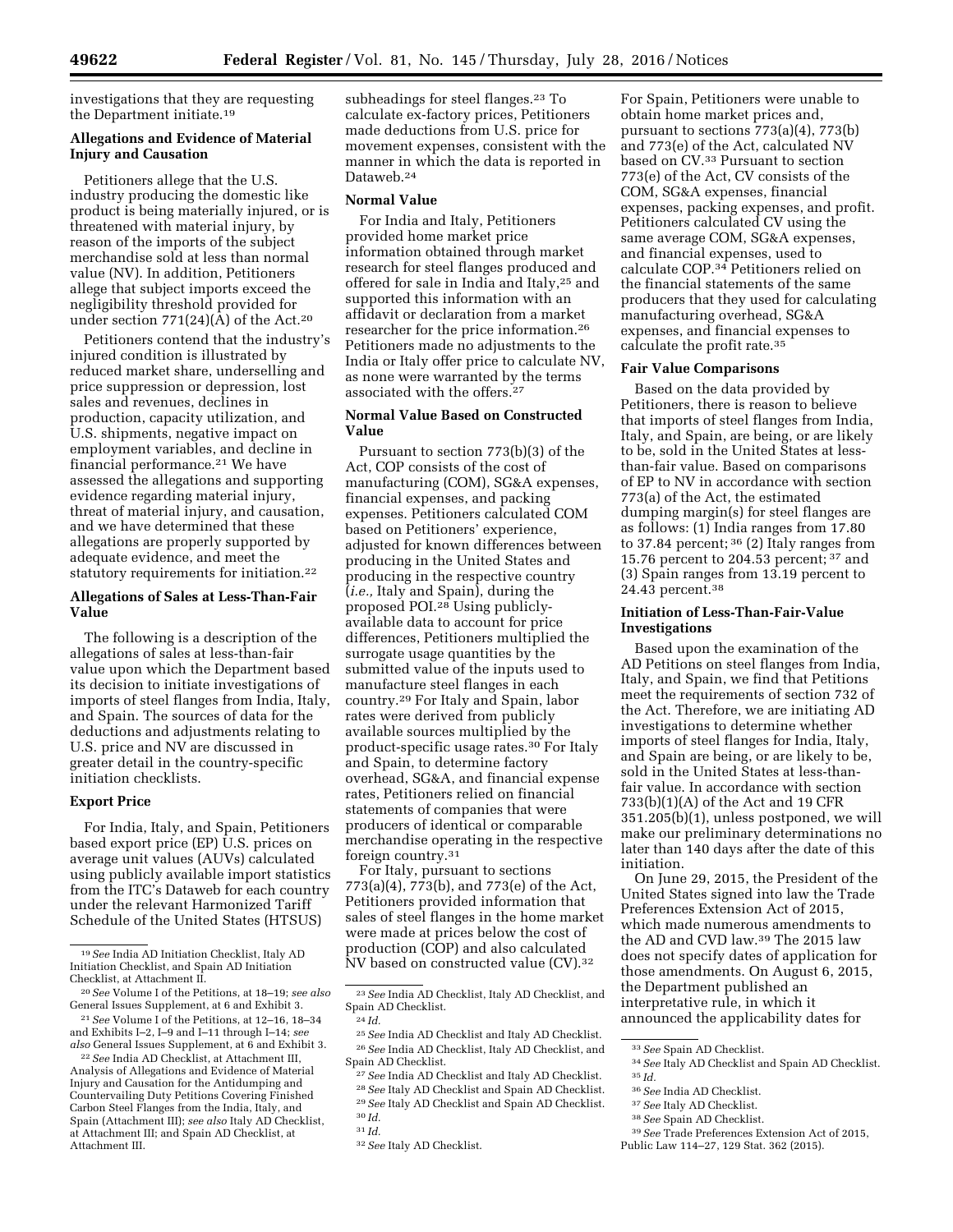each amendment to the Act, except for amendments contained in section 771(7) of the Act, which relate to determinations of material injury by the ITC.40 The amendments to sections 771(15), 773, 776, and 782 of the Act are applicable to all determinations made on or after August 6, 2015, and, therefore, apply to these AD investigations.41

### **Respondent Selection**

Petitioners named 31 companies in India, 26 companies in Italy, and 6 companies in Spain as producers/ exporters of steel flanges.42 Following standard practice in AD investigations involving market economy countries, in the event the Department determines that the number of companies is large and it cannot individually examine each company based upon the Department's resources, where appropriate, the Department intends to select respondents based on U.S. Customs and Border Protection (CBP) data for U.S. imports under the appropriate Harmonized Tariff Schedule of the United States numbers listed with the scope in Appendix I, below. We also intend to release the CBP data under Administrative Protective Order (APO) to all parties with access to information protected by APO on the record within five business days of publication of this **Federal Register** notice. Comments regarding the CBP data and respondent selection should be submitted seven calendar days after the placement of the CBP data on the record of these investigations. Parties wishing to submit rebuttal comments should submit those comments five calendar days after the deadline for the initial comments.

Comments for the above-referenced investigations must be filed electronically using ACCESS. An electronically-filed document must be received successfully in its entirety by the Department's electronic records system, ACCESS, by 5:00 p.m. EDT by the dates noted above. We intend to make our decision regarding respondent selection within 20 days of publication of this notice.

#### **Distribution of Copies of the Petitions**

In accordance with section 732(b)(3)(A) of the Act and 19 CFR 351.202(f), copies of the public version

of the Petitions have been provided to the governments of India, Italy, and Spain via ACCESS. To the extent practicable, we will attempt to provide a copy of the public version of the Petitions to each exporter named in the Petitions, as provided under 19 CFR 351.203(c)(2).

#### **ITC Notification**

We will notify the ITC of our initiation, as required by section 732(d) of the Act.

# **Preliminary Determinations by the ITC**

The ITC will preliminarily determine, within 45 days after the date on which the Petitions were filed, whether there is a reasonable indication that imports of steel flanges from India, Italy, and Spain are materially injuring or threatening material injury to a U.S. industry.43 A negative ITC determination for any country will result in the investigation being terminated with respect to that country; 44 otherwise, these investigations will proceed according to statutory and regulatory time limits.

## **Submission of Factual Information**

Factual information is defined in 19 CFR 351.102(b)(21) as: (i) Evidence submitted in response to questionnaires; (ii) evidence submitted in support of allegations; (iii) publicly available information to value factors under 19 CFR 351.408(c) or to measure the adequacy of remuneration under 19 CFR  $351.511(a)(2)$ ; (iv) evidence placed on the record by the Department; and (v) evidence other than factual information described in (i)–(iv). Any party, when submitting factual information, must specify under which subsection of 19 CFR 351.102(b)(21) the information is being submitted and, if the information is submitted to rebut, clarify, or correct factual information already on the record, to provide an explanation identifying the information already on the record that the factual information seeks to rebut, clarify, or correct. Time limits for the submission of factual information are addressed in 19 CFR 351.301, which provides specific time limits based on the type of factual information being submitted. Please review the regulations prior to submitting factual information in these investigations.

### **Extensions of Time Limits**

Parties may request an extension of time limits before the expiration of a time limit established under part 351, or

as otherwise specified by the Secretary. In general, an extension request will be considered untimely if it is filed after the expiration of the time limit established under part 351 expires. For submissions that are due from multiple parties simultaneously, an extension request will be considered untimely if it is filed after 10:00 a.m. on the due date. Under certain circumstances, we may elect to specify a different time limit by which extension requests will be considered untimely for submissions which are due from multiple parties simultaneously. In such a case, we will inform parties in the letter or memorandum setting forth the deadline (including a specified time) by which extension requests must be filed to be considered timely. An extension request must be made in a separate, stand-alone submission; under limited circumstances we will grant untimelyfiled requests for the extension of time limits. Review *Extension of Time Limits; Final Rule,* 78 FR 57790 (September 20, 2013), available at *[http://www.gpo.gov/](http://www.gpo.gov/fdsys/pkg/FR-2013-09-20/html/2013-22853.htm) [fdsys/pkg/FR-2013-09-20/html/2013-](http://www.gpo.gov/fdsys/pkg/FR-2013-09-20/html/2013-22853.htm)  [22853.htm,](http://www.gpo.gov/fdsys/pkg/FR-2013-09-20/html/2013-22853.htm)* prior to submitting factual information in this segment.

#### **Certification Requirements**

Any party submitting factual information in an AD or CVD proceeding must certify to the accuracy and completeness of that information.45 Parties are hereby reminded that revised certification requirements are in effect for company/government officials, as well as their representatives. Investigations initiated on the basis of Petitions filed on or after August 16, 2013, and other segments of any AD or CVD proceedings initiated on or after August 16, 2013, should use the formats for the revised certifications provided at the end of the *Final Rule*.46 The Department intends to reject factual submissions if the submitting party does not comply with applicable revised certification requirements.

# **Notification to Interested Parties**

Interested parties must submit applications for disclosure under APO in accordance with 19 CFR 351.305. On January 22, 2008, the Department published *Antidumping and Countervailing Duty Proceedings: Documents Submission Procedures; APO Procedures,* 73 FR 3634 (January

<sup>40</sup>*See Dates of Application of Amendments to the Antidumping and Countervailing Duty Laws Made by the Trade Preferences Extension Act of 2015,* 80 FR 46793 (August 6, 2015) (*Applicability Notice*).

<sup>41</sup> *Id.,* at 46794–95. The 2015 amendments may be found at *[https://www.congress.gov/bill/114th](https://www.congress.gov/bill/114th-congress/house-bill/1295/text/pl)[congress/house-bill/1295/text/pl](https://www.congress.gov/bill/114th-congress/house-bill/1295/text/pl)*.

<sup>42</sup>*See* Volume I of the Petitions, at Exhibit I–6, Exhibit I–7, and Exhibit I–8.

<sup>43</sup>*See* section 733(a) of the Act. 44 *Id.* 

<sup>45</sup>*See* section 782(b) of the Act.

<sup>46</sup>*See Certification of Factual Information to Import Administration during Antidumping and Countervailing Duty Proceedings,* 78 FR 42678 (July 17, 2013) (*Final Rule*); *see also* frequently asked questions regarding the *Final Rule,* available at *[http://enforcement.trade.gov/tlei/notices/factual](http://enforcement.trade.gov/tlei/notices/factual_info_final_rule_FAQ_07172013.pdf)*\_ *info*\_*final*\_*rule*\_*FAQ*\_*[07172013.pdf](http://enforcement.trade.gov/tlei/notices/factual_info_final_rule_FAQ_07172013.pdf)*.